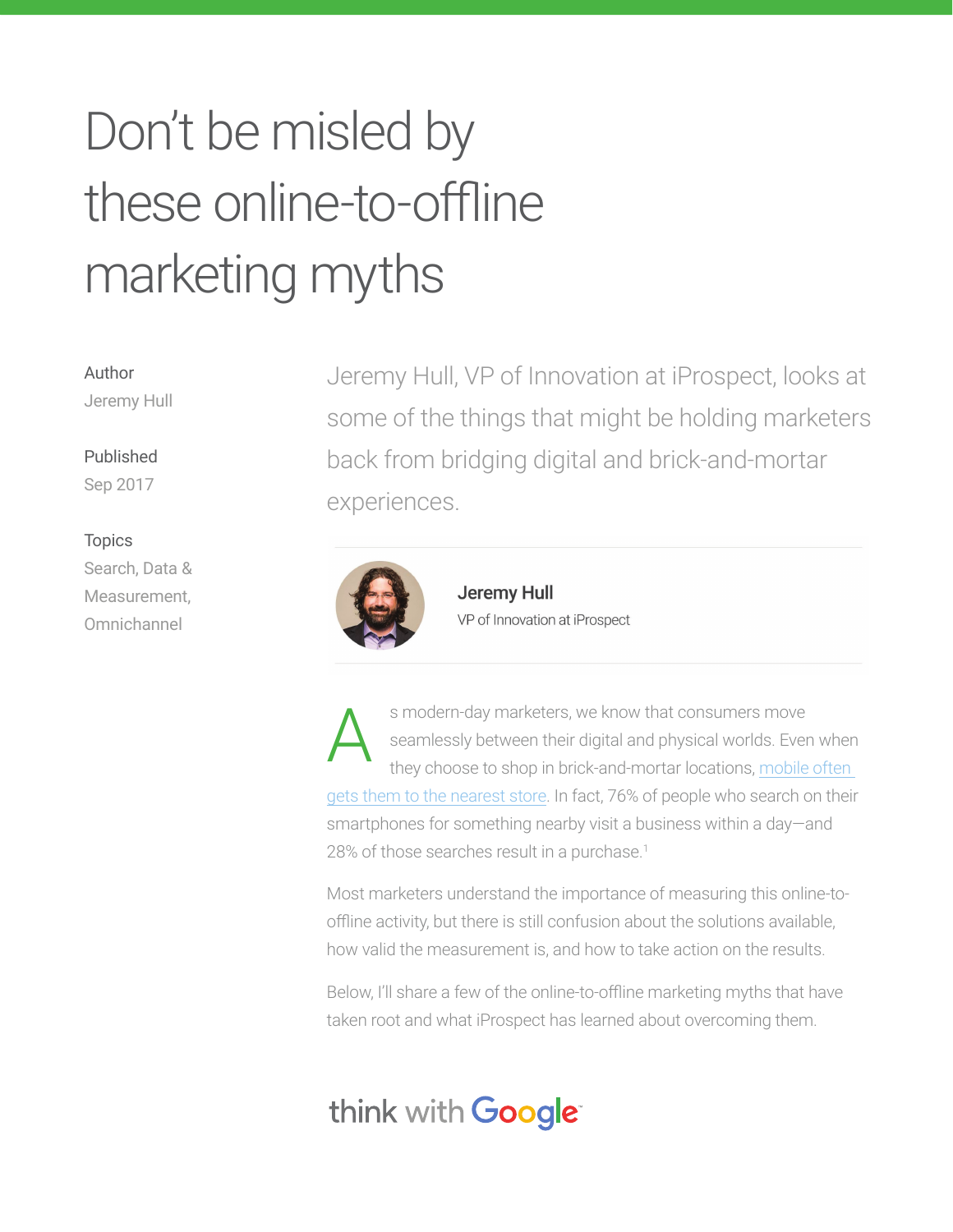### Myth 1: Online and offline marketing KPIs should be treated separately

Real-life consumer behavior shows us that people shop whenever and wherever they want. To get a complete picture of performance, marketers have to look at online and offline KPIs holistically.

# To get a complete picture of performance, marketers have to look at online and offline KPIs holistically.

When you're making important decisions about where to invest budgets or focus optimizations, only factoring in online performance is like trying to get around a foreign country with only half the directions. It's that much harder to reach your goals.

You don't want to miss opportunities to improve performance by ignoring offline metrics. We show our clients their store visits data in AdWords to prove that they're undervaluing a large segment of the customer base that goes online to find store information.

One of the key reasons it can be challenging for marketers to actively optimize against a blended online-offline metric is that e-commerce and in-store teams frequently operate separately, without alignment on the same goals. I've literally heard clients say, "Why should I use my budget to give the guys down the hall credit for this performance?" Ultimately, it's critical to work with leaders in the C-suite to help break down these barriers and make the organizational changes needed to ensure teams are working toward the same goal, independent of channels.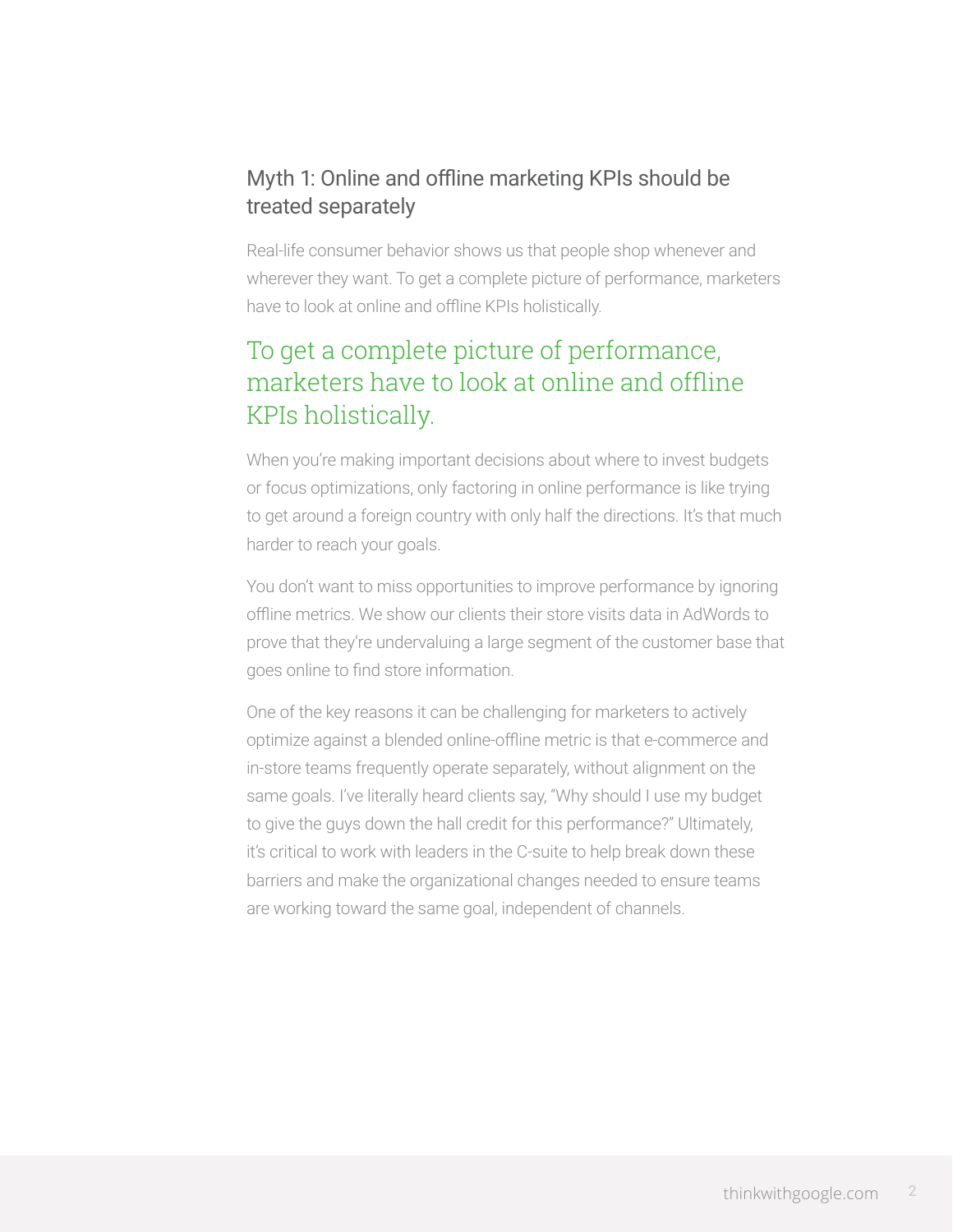#### Myth 2: I can't take action without perfect data

Don't make perfect the enemy of good. Digital marketers often fall into the trap of thinking that data isn't actionable unless it's "perfect" or "complete." They've become too comfortable with measurement and attribution frameworks built for a desktop world—a world with linear and easy-totrack consumer journeys, where users click on an ad then purchase on a website from the same device.

Store visits are calculated by extrapolating data to represent the broader population. Despite the statistical rigor behind it, we often hear from clients that they can't make business decisions using "estimates." But any offline measurement solution will require extrapolations, especially if it prioritizes user privacy, notification, and choice by allowing people to actively turn location tracking on or off.

This data is crucial for developing estimates that tie your online investment back to your revenue goals. We've seen that applying a simple average-order-value calculation to store visits data has been a powerful way for marketers to understand the offline revenue generated by their online ads. And with more advanced tools for store sales measurement, marketers can see how digital campaigns are driving actual in-store transactions.

#### Myth 3: Testing is too risky for my brand

Brands that move the needle are ones that are willing to bust the status quo. They don't stick with how things have "always been done." Rather, they adopt a test-and-learn mindset and are regularly striving to improve performance.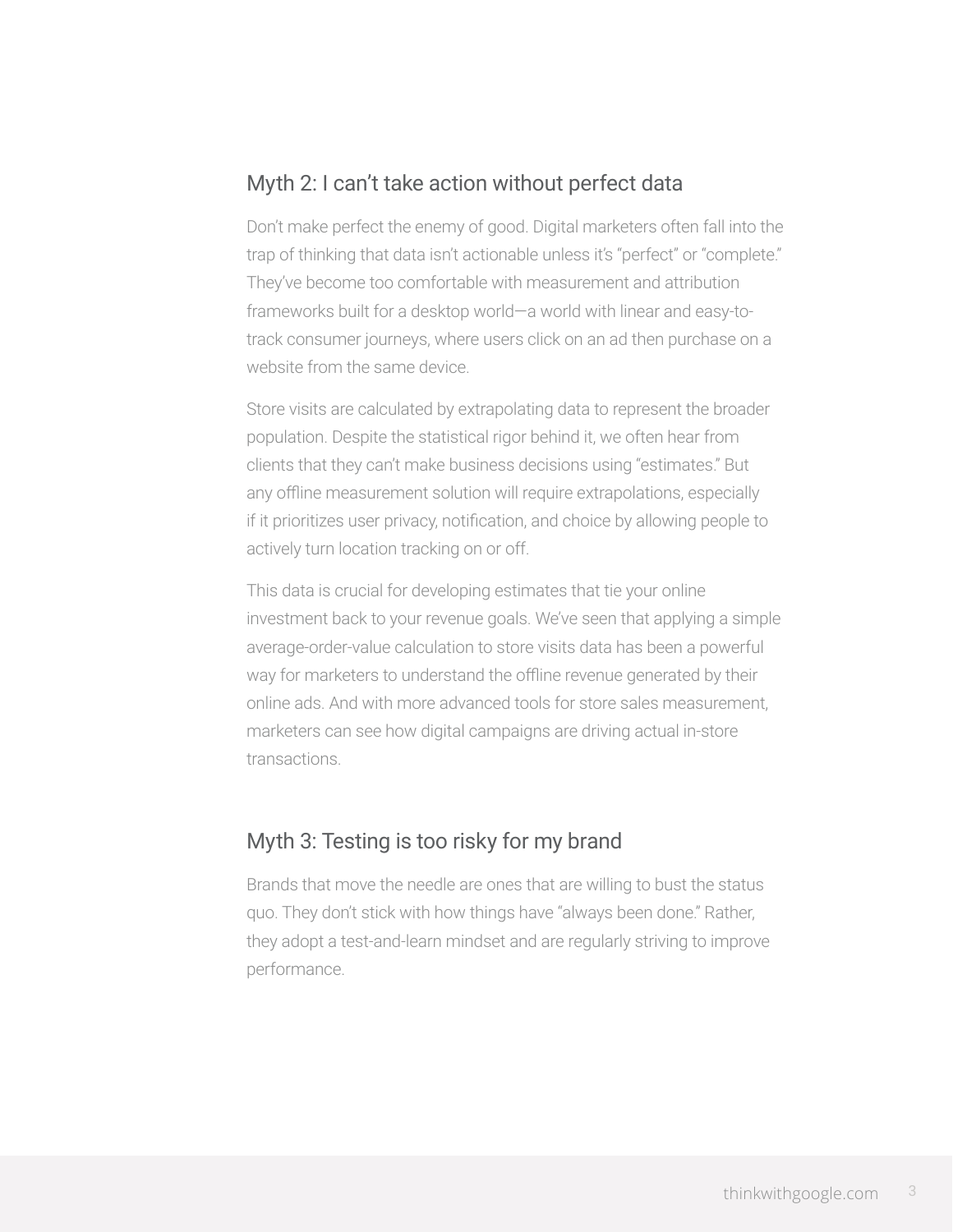# Brands that move the needle are ones that are willing to bust the status quo.

Staples is a great example of this. Over the past few years, iProspect has worked closely with the brand to evolve an online-to-offline marketing strategy that supports both the website and 1,100 stores across the United States.

Staples has always mined its search data to find emerging product trends and new opportunities for keyword expansion. We discovered that a large number of search queries have strong local intent (for example, people searching for "office supply stores near me").

With that insight, we tested new local keyword categories, prioritizing ones that have a combination of strong search volume, high store visit rates, and profitable retail ROI. We also used distance reporting in AdWords to experiment with more precise geotargeting and bids around a radius. Ultimately, we identified that store visits within 15 miles of a Staples location have the lowest cost-per-visit.

Today, Staples has moved away from using online ROI as its only KPI. Store visits data is now critical to the brand's bidding and budget decisions, particularly on these new hyperlocal campaigns. This approach resulted in 124% more store visits from non-brand campaigns between 2015 and 2016, while reducing the cost-per-visit by 33%.

#### Fact: You must have a single goal

Marketers today need to remove any tensions between offline and online performance, and ensure they're looking at how these channels complement each other. To do this, internal and external brand teams must be aligned on a singular, overarching goal of driving revenue and profit growth. Only then will they really begin to unlock the in-store benefits of their digital campaigns.